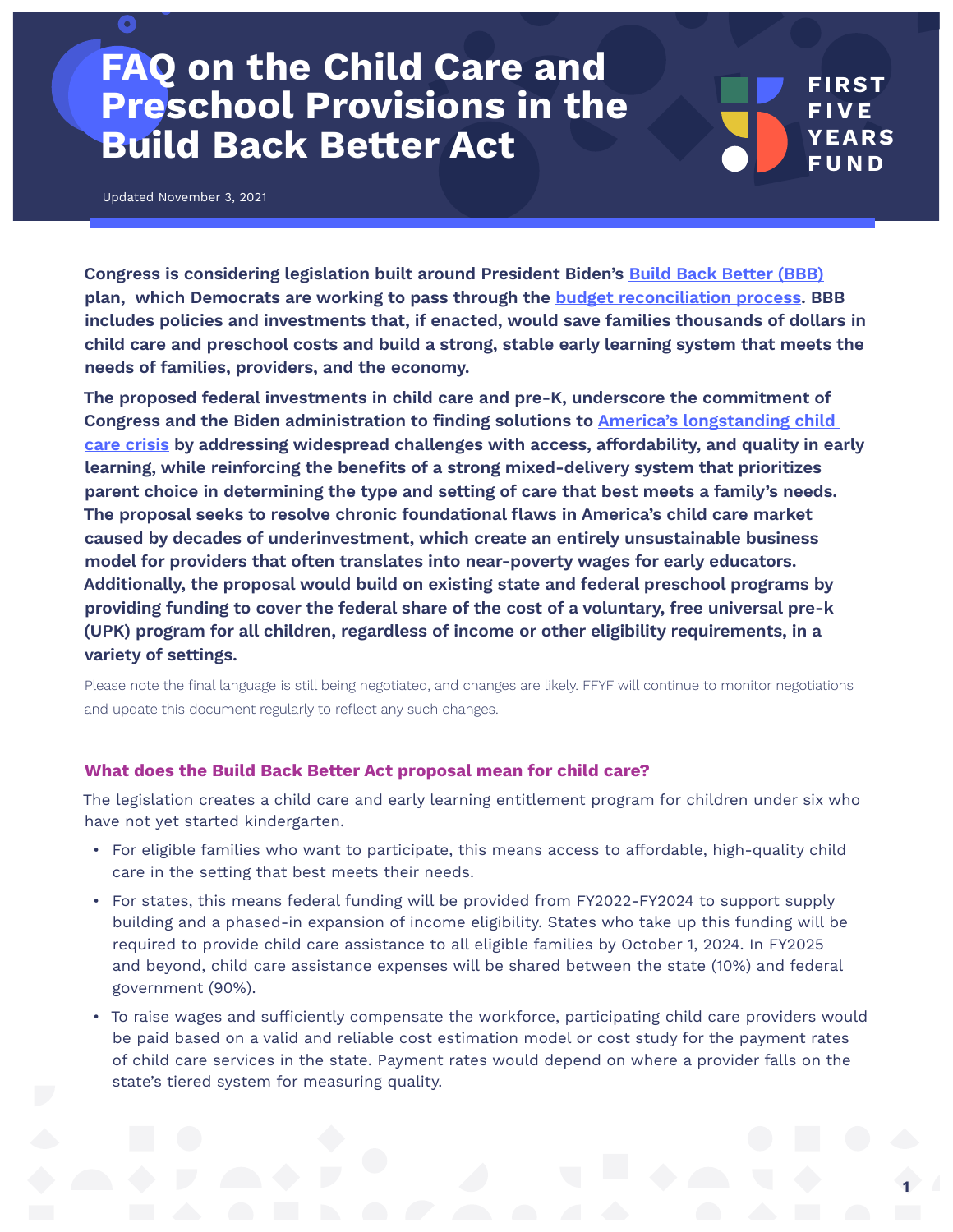# **Which children and families will be eligible for child care?**

During the 3-year phase in, eligibility would be limited to children in families with incomes at or below a specifed level: 100% of state median income (SMI) in FY2022, 125% of SMI in FY2023, and 150% of SMI in FY2024. Family copayments would vary by income.

- SMI is the income amount that divides a population into two equal groups: half having an income above that amount and half having an income below that amount.
- Using SMI to calculate income eligibility and copayments, rather than the federal poverty line, helps to take into account the differences in cost of living from state to state.
	- For example, in the frst year, a family of 4 in Arizona making \$83,841 a year (100% SMI) would pay no more than \$1,677 a year for child care, while a family of 4 in New Mexico making \$69,283 a year (100% SMI) would pay no more than \$1,386 a year.
- States who have appropriately prioritized assistance for direct child care services based on income can use funds provided in FY 2022, 2023, or 2024 to serve children whose family income exceeds the current maximum SMI (up to 250% SMI), with the Secretary's approval.

After the 3-year phase in, eligibility would be expanded to include families up to 250% SMI.

To be eligible, a child must have one parent or legal caregiver who is working or participating in another eligible activity (e.g., job search, job training, educational program, health treatment for a work-limiting condition, or family leave).

- Exceptions to the parental activity requirement would be made for certain vulnerable children (including foster children and children experiencing homelessness) and for children with a parent over age 65.
- Once deemed eligible, a child would be considered eligible for 12 months.

### **How will the federal funds be distributed? Is there a state match?**

Over the frst 3 years, a total of \$100 billion will be provided (\$24 billion in FY2022, \$34 billion in FY2023, and \$42 billion in FY2024). The new child care and early learning entitlement program provides high-quality, affordable child care for children ages birth to five, increases wages for the early childhood workforce, and invests in child care quality and supply (including facilities). In FY2022- FY2024, participating states would receive an allotment based on the Child Care and Development Block Grant (CCDBG) Act. There is no required state match in the frst 3 years. Of the total funding amount, specific amounts are designated for certain purposes as follows:

- 50% of funds on direct child care services for eligible children;
- 25% of the funds on activities to improve the quality and supply of child care services;
- 25% of the funds on direct child care services,supply and quality building, or administration.

After the initial 3 years, in FY2025-FY2027, states receive reimbursement from the federal government for:

- Child care assistance. Child care assistance covers the grants, contracts, and certifcates needed to cover the full cost of providing high-quality child care, refecting a capped family contribution. States cover 10% of these costs, and the federal government covers 90% of these costs.
- Quality and supply activities. While some costs of high-quality child care will now be covered

1 The FMAP formula compares each state's per capita income relative to U.S. per capita income. The formula provides higher reimbursement to states with lower incomes (with a statutory maximum of 83%) and lower reimbursement to states with higher incomes (with a statutory minimum of 50%).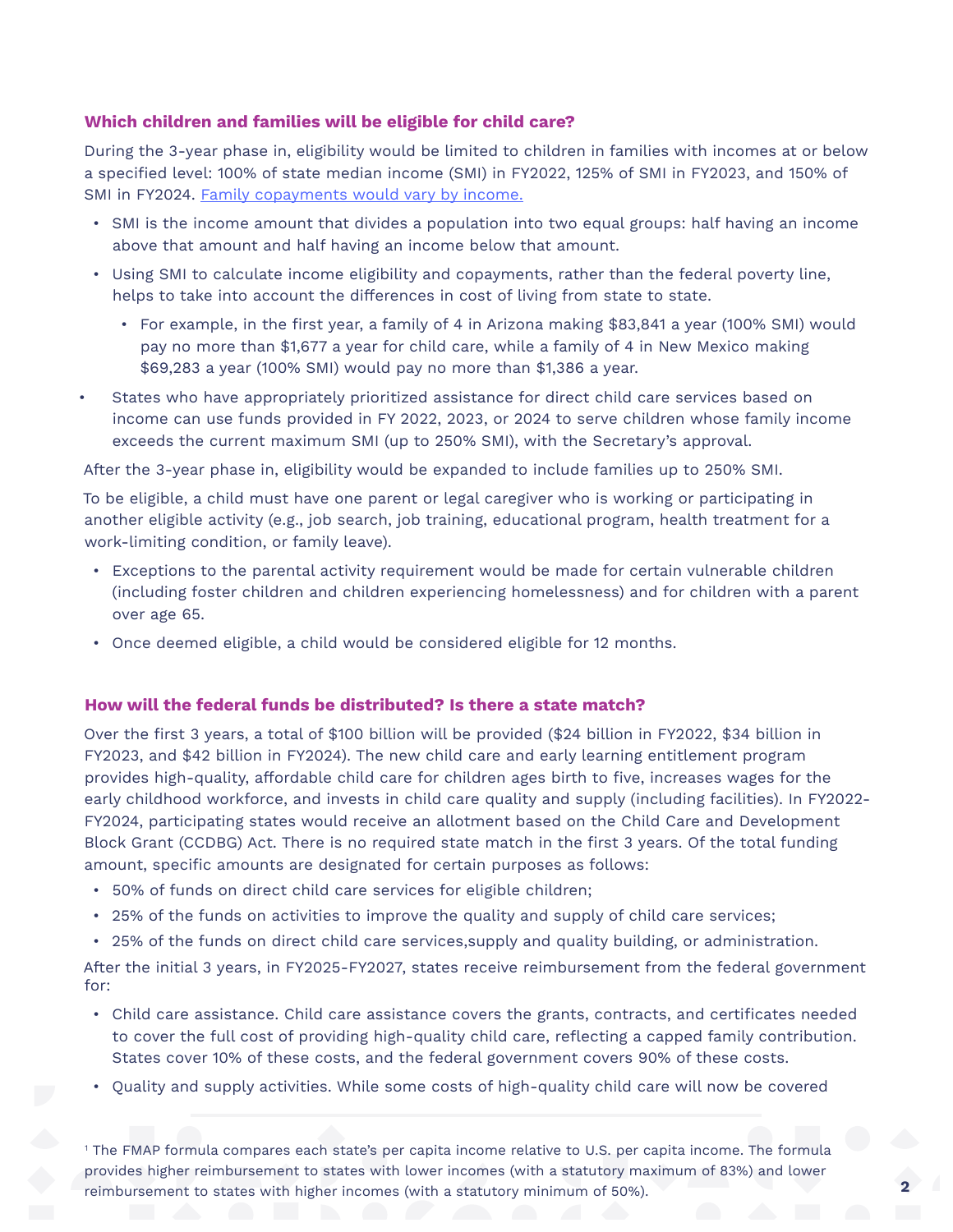under direct assistance, states must spend between 5-10% of their total program expenses on quality and supply activities. The federal government will cover these costs using the federal medical assistance percentage (FMAP)<sup>1</sup> rate.

• Administration expenses. The federal government and states will each pay 50%.

Separate from match requirements, in all years states would have to meet a maintenance-of-effort (MOE) requirement based on an average of state spending on child care in the preceding three fscal years. This spending can be counted in meeting state match requirements, however.

# **With so many families living in child care deserts, how will the bill ensure an adequate supply of child care?**

Over the frst 3 years, 25% of the funding states receive is dedicated to activities that improve the quality and supply of child care services and 25% to direct child care services, supply and quality building, or administration. In FY2025-2027, states must reserve between 5 and 10% of total funds for activities that increase the quality and supply of eligible child care providers. These activities include startup and supply expansion grants for child care providers, with priority given to those providing or seeking to provide child care in underserved communities and for underserved populations. Funds could be used to support startup and expansion costs and to assist in meeting health and safety requirements, achieving licensure, and meeting requirements in the state's tiered system for measuring quality. Further, transitional and full state plans must specify how funds will be used to increase the supply of child care and demonstrate how the state will prioritize expanding access to care for underserved populations and in underserved areas.

# **What must states do to implement the new child care program if they opt in?**

Within three years of receiving funds, states must:

- Raise payment rates to meet the cost of care, including, at a minimum, providing a living wage and establishing wages equivalent to elementary educators with equivalent credentials;
- Create a tiered system to measure the quality of child care providers and help providers to reach higher quality standards (highest tier standards would be at least equivalent to Head Start Program Performance Standards (HSPPS)); and
- Demonstrate that they have consulted or will consult with organizations representing child care directors, teachers, or other staff; early childhood education and development experts; and families to implement licensing standards and a pathway to licensure available to and appropriate for providers in a variety of settings.

States' plans must also:

- Prohibit child care providers from charging families more than the required copay;
- Assure assistance to children for not less than 12 months; and
- Demonstrate that they will prioritize increasing access to and the quality and supply of child care for underserved populations, including at a minimum, low-income children, children in underserved areas, infants and toddlers, children with disabilities and infants and toddlers with disabilities, children who are dual language learners, and children experiencing homelessness, children in foster or kinship care, children who receive care during nontraditional hours, and vulnerable children as defined by the lead agency.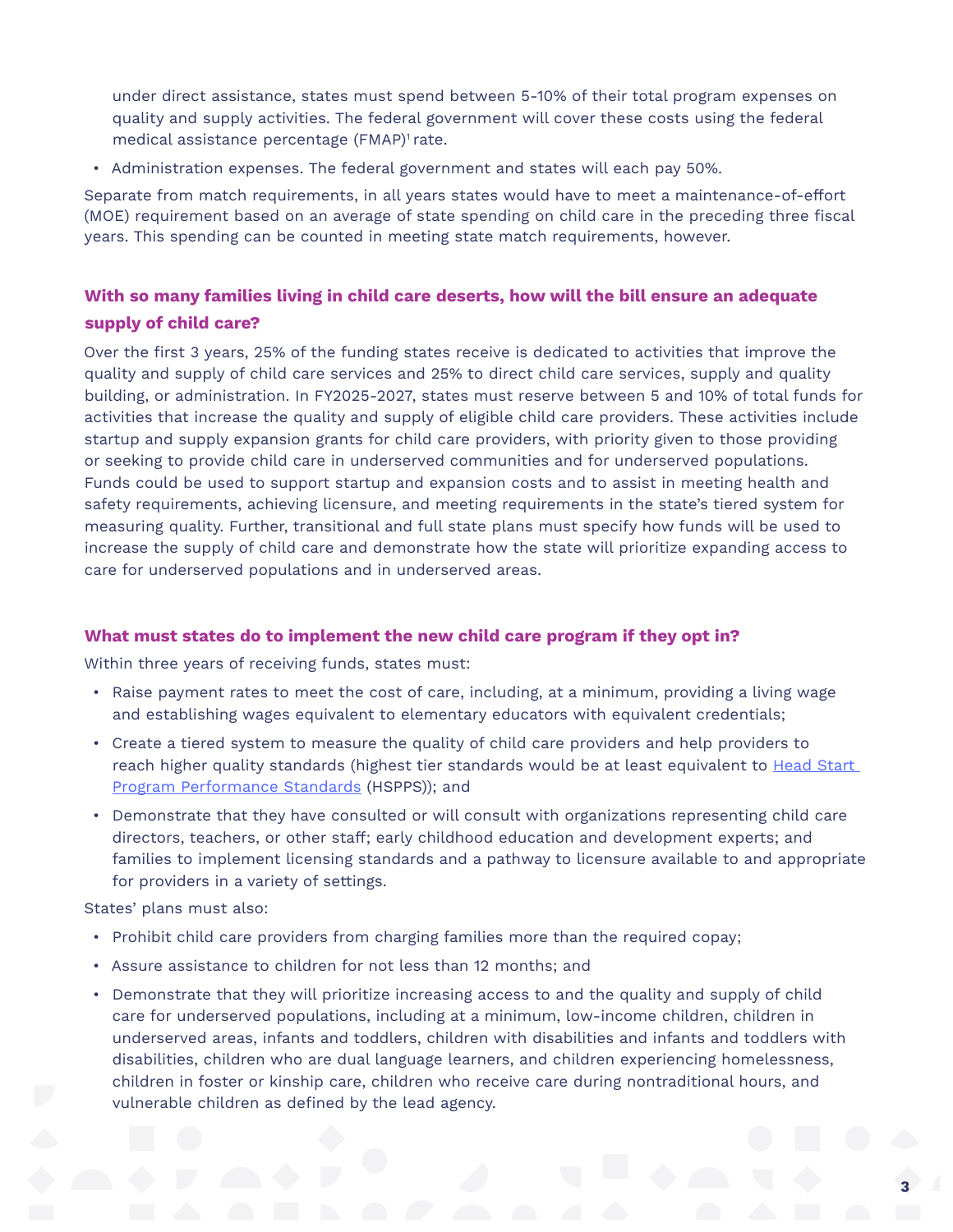# **What are the Head Start Program Performance Standards (HSPPS)?**

HSPPS defne standards and minimum requirements for all Head Start services. These standards:

- Apply to both Head Start and Early Head Start programs;
- Serve as the foundation for Head Start's mission to deliver comprehensive, high-quality individualized services supporting the school readiness of children from low-income families;
- Refect best practices and the latest research on early childhood development and brain science; and
- Give grantees fexibility in achieving positive child and family outcomes and encourage the use of data to track progress and reach goals in all program areas.

# **Is child care for school-aged children included in this proposal?**

No. The program is intended for children from birth through age fve who are not yet in kindergarten. Families with school-aged children may see expanded options available through CCDBG, as that program will shift focus from early learning once the new entitlement is in place.

# **What happens to the current CCDBG funding?**

- States will continue receiving CCDBG funding.
	- For states who opt in to the child care proposal, spending on care for children under 6 would be limited to 10% of CCDBG, including, for example, relative and family, friend, and neighbor providers who are not part of the licensed system, thus increasing to 90% the amount being used to assist with out-of-school time care for children ages 6-13. (Currently, 34% of CCDBG subsidies help pay for school-aged care.)
	- For states that choose not to opt in to the child care proposal, they will continue to receive CCDBG funding as they do today with no changes.
- CCDBG remains otherwise unchanged and available for those system-supporting purposes in current law.

#### **How will the BBB expand access to Pre-K in states that opt in?**

The Build Back Better Act would create a high-quality, free, inclusive, and mixed-delivery preschool program available to all three- and four-year-old children on a voluntary basis.

- 44 states and the District of Columbia fund pre-k programs, however, in the 2019-20 school year, these programs enrolled just 34% of 4-year-olds and 6% of 3-year-olds.
- States have struggled to fund pre-k programs, particularly when faced with declining state revenue, and already rely on federal funding to serve preschool-aged children, particularly children from low-income families and children with disabilities or developmental delays.
- The proposal would build on existing state and federal preschool programs by providing funding to cover the federal share of the cost of a universal pre-k (UPK) program for all children, regardless of income or other eligibility requirements. Additionally, states must ensure the preschool program does not disrupt the stability of infant and toddler care throughout the state.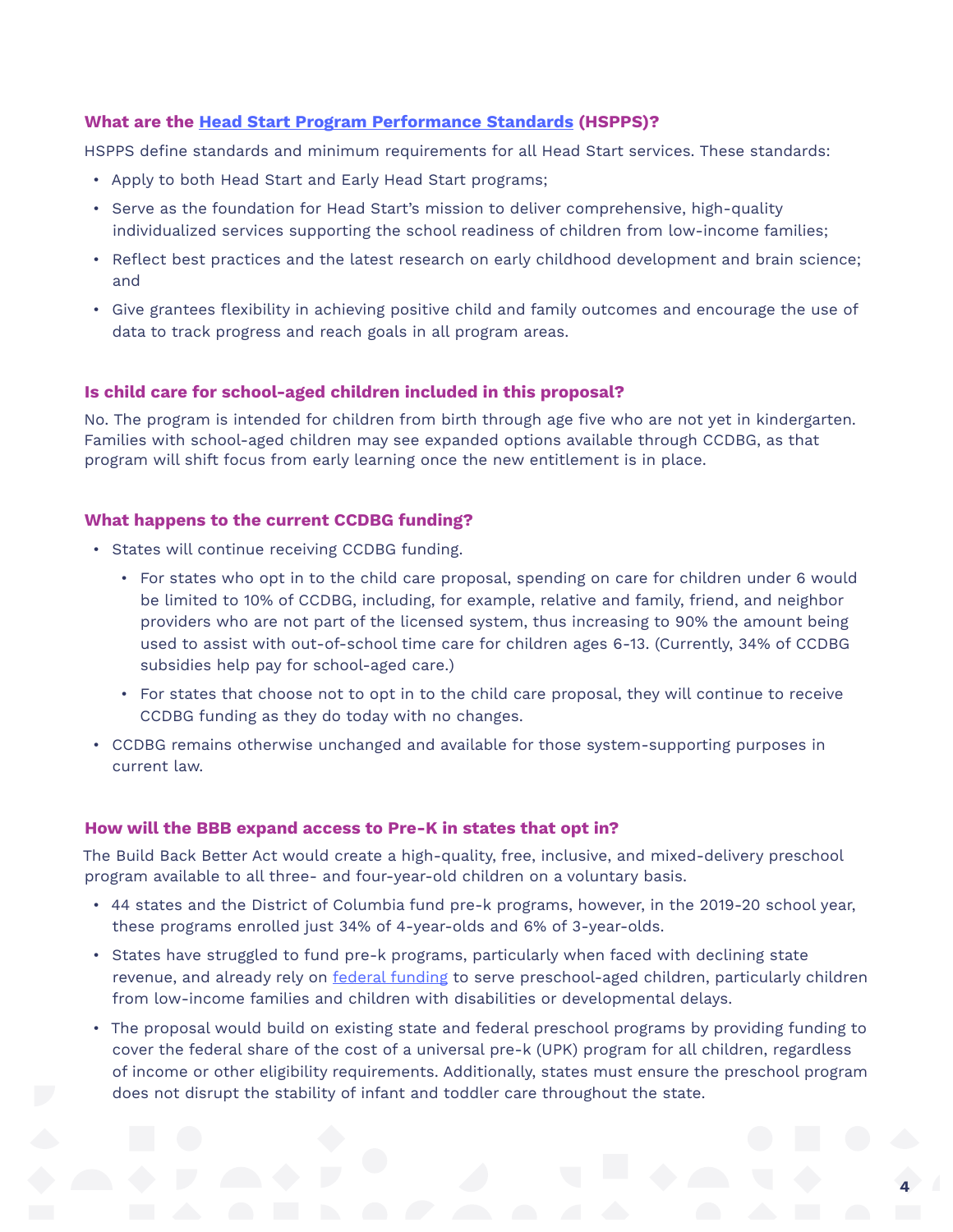## **How would UPK be funded?**

- The proposal includes \$4 billion in FY2022, \$6 billion in FY 2023, \$8 billion in FY2024, and such sums as may be necessary in FY2025-FY2027 to provide the federal share of the cost of universal, high-quality, free, inclusive, and mixed delivery preschool services.
- To increase the quality and supply of child care services, in FY2022-FY2024, there would be no state match required for spending on the costs of preschool services.
- Starting in FY2025, states (including the District of Columbia) must contribute a 10% match, in cash or in kind. The required state match would increase to 25% in FY2026 and to 40% in FY2027.
- Spending on state-level activities (administration of the preschool program, supporting continuous quality improvement, outreach and enrollment support, data systems building, supporting staff degree and credential attainment, ensuring access to children with disabilities, transportation, and updating needs assessment) must be matched at 50% in each year (FY2025-FY2027). The maximum match for state-level activities would be capped at 10% of expenditures for preschool services.
- Federal funds must supplement, not supplant, other federal, state, and local funds for early childhood care and education programs. Thus a state must maintain its investment in any existing publicly-funded preschool programs or state-funded Head Start programs. If a state reduces per child spending, the Department of Health and Human Services (HHS) (in collaboration with the Department of Education (ED)) may correspondingly reduce federal funds.

#### **Is the UPK proposal a school-based system?**

- No. The legislation requires states to support a mixed-delivery system. This includes equitable distribution of preschool seats among settings including Head Start, schools, and child care (including family child care).
- Eligible preschool providers include Head Start agencies or delegate agencies funded under the Head Start Act; local educational agencies (acting alone or with an educational service agency) that are licensed by the state or meet comparable health and safety standards; licensed child care providers (including center-based providers, family child care providers, and community- or neighborhood-networks of family child care providers); or a consortium of such entities.

#### **What are other requirements of the UPK program?**

- Programs must be universally available, high-quality, free, and inclusive.
	- States must have in place and programs must meet state preschool education standards, which, at a minimum, are as rigorous as the school readiness section of HSPPS, include standards for class sizes and ratios, and use Head Start duration standards (at least 1,020 annual hours).
	- States must also have policies for expedited enrollment for certain populations, and prioritize localities serving high-need communities.
- Subgrants or contracts with preschool providers will be for at least three years.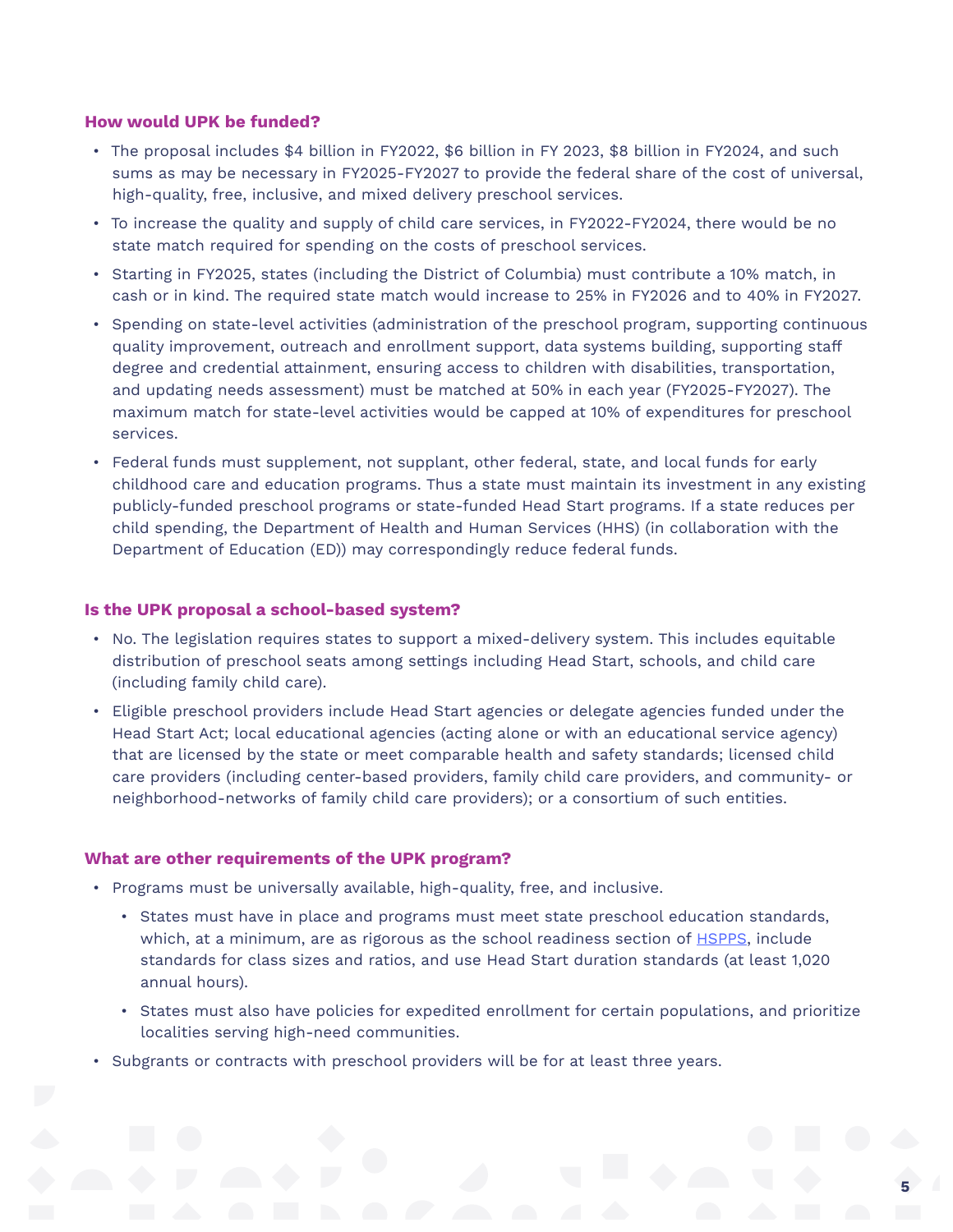• State plans must provide assurances that it will provide salaries and set salary schedules for preschool staff that are equivalent to salaries of elementary school staff with similar credentials and experience and, at a minimum, provide a living wage for all staff of such providers.

## **Who would administer the new Child Care and UPK Programs?**

- Funds for both programs would be appropriated to the U.S. Department of Health and Human Services (HHS).
- The UPK program would be administered by HHS in collaboration with the U.S. Department of Education (ED).
- At the state level, the child care program would be administered by a lead agency (state agency or joint interagency office), designated by the governor, pursuant to a plan approved by the Secretary of HHS.
- Similarly, the UPK program would be administered by a state lead agency (a state agency or joint interagency office), designated by the governor, pursuant to a plan approved by the Secretary of HHS.

# **Is Head Start included in the UPK proposal?**

Yes. The UPK proposal specifes Head Start agencies are eligible providers, and states must describe how they will partner with Head Start agencies to ensure the full utilization of Head Start programs. Additionally, from amounts appropriated for UPK, the proposal designates \$2.5 billion annually for FY2022-FY2027 to improve compensation for Head Start staff.

In states that opt out of funding, Head Start agencies may apply for both the child care and UPK grants to localities, and both proposals include funding for Head Start expansion grants (explained further below).

# **What will happen if a state "opts out" of either the child care or UPK program?**

- Generally, things will remain unchanged as it pertains to child care subsidies and preschool at the state level. States would continue to receive mandatory and discretionary CCDBG funds.
- In FY2023-FY2027, the proposal includes optional grants to localities in these states, including cities, counties, and Head Start grantees, with priority given to entities serving a high percentage of individuals from underserved populations. Funding for these grants is as follows:
	- \$950 million annually for Local Birth to Five Early Learning Grants.
	- \$1.9 billion annually for UPK grants.
- The proposal also includes funding for FY2023-FY2027 for grants to a Head Start agency in a state that has not received payments under either program to carry out the purposes of the Head Start Act. Funding for these grants is as follows:
	- \$2.85 billion annually under the child care program.
	- \$1.9 billion annually under the UPK program.
- The Secretary could recoup any unused localities grants funding for Head Start expansion grants